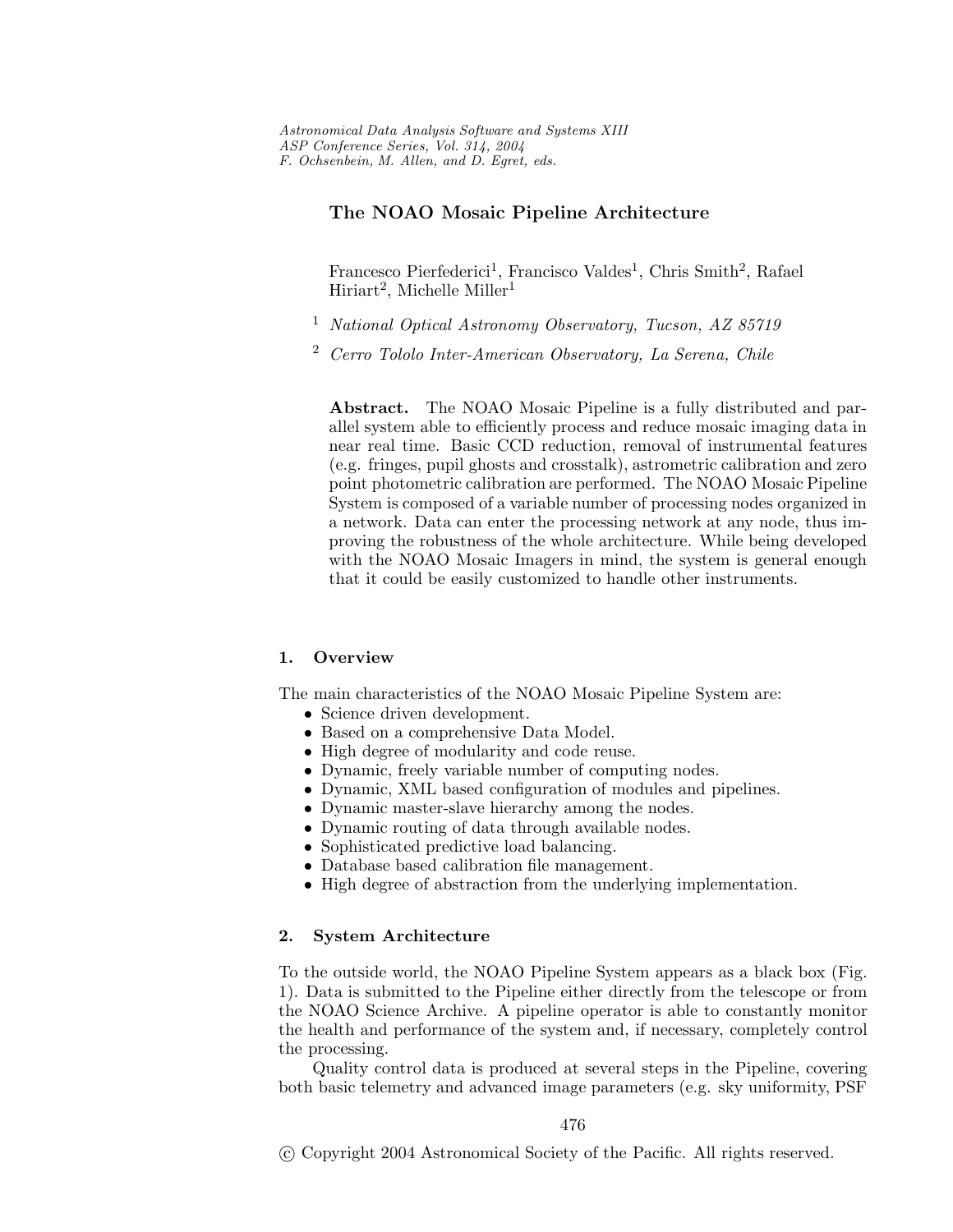

Figure 1. Schematic description of the NOAO Mosaic Pipeline architecture.

variations etc.). Monitor GUIs can subscribe to these streams of informations, enabling, for instance, the instrument scientist to monitor the performance of the instrument.

The system produces calibrated data, master calibration frames, catalogues and data quality information that can be delivered to the observer and ingested in the Science Archive.

### **3. Node Architecture**

Processing nodes have a layered architecture, as illustrated in Fig. 2. The Processing Software (e.g. IRAF tasks, scripts, compiled code) does the actual number crunching. The Software is logically organized in modules. Modules are then grouped into standalone pipelines. Pipelines form the full processing system. Any number of instances of each module can be started, to fully exploit the processing power of the host machine.

The Black Board subsystem is responsible for making data flow through the processing modules/pipelines (modules and pipelines can be dynamically chained together at run-time, using an XML based configuration system). The Black Board also provides an event handling and message passing framework that individual modules and pipelines use.

The Node Manager is a high performance server, running on each node. It fully controls the operation of the Pipeline System on that node, allowing pipeline operators (via Control GUIs) to: